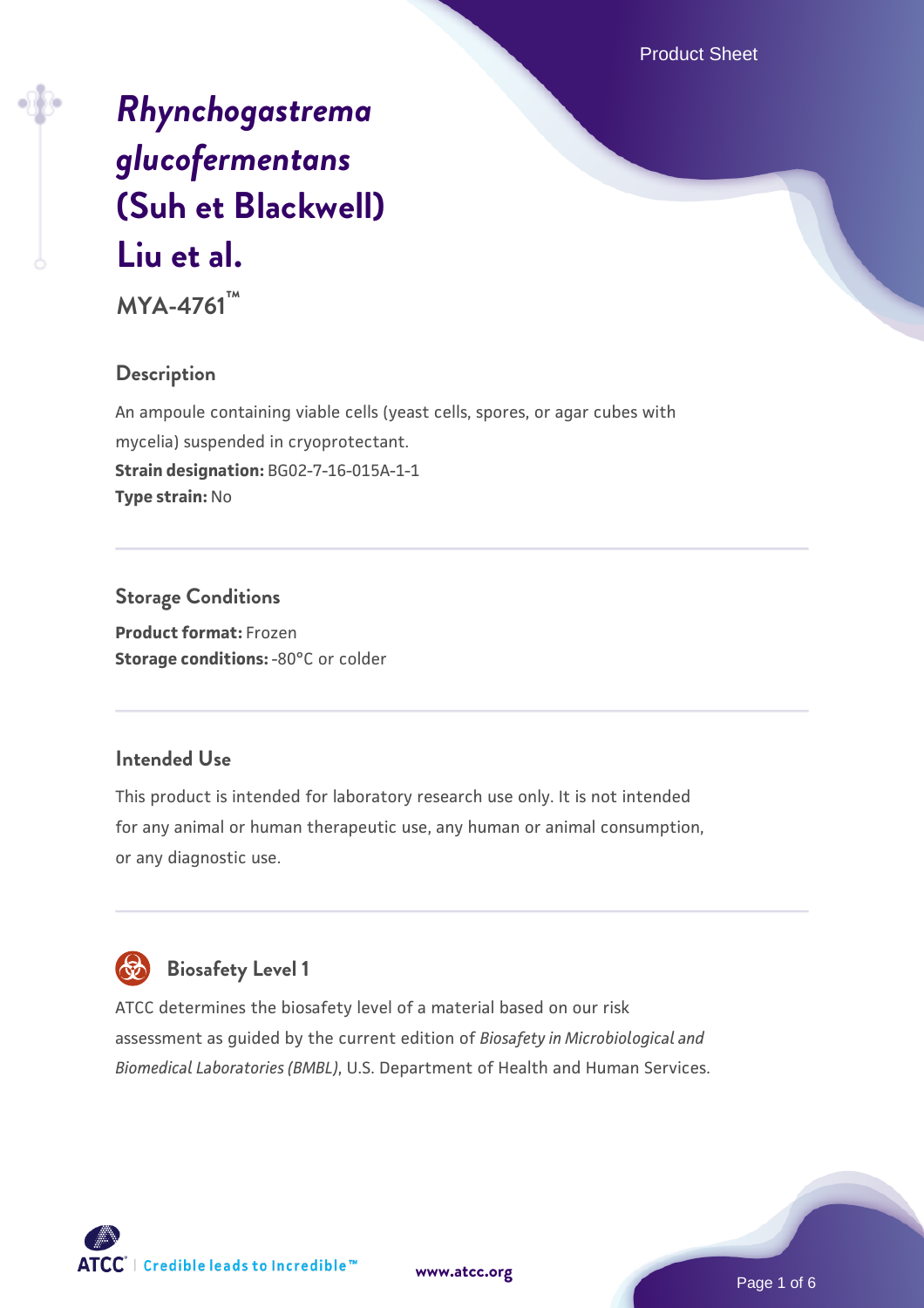## **[Rhynchogastrema glucofermentans](https://www.atcc.org/products/mya-4761) [\(Suh et Blackwell\) Liu](https://www.atcc.org/products/mya-4761) Product Sheet [et al.](https://www.atcc.org/products/mya-4761)**

#### **MYA-4761**

It is your responsibility to understand the hazards associated with the material per your organization's policies and procedures as well as any other applicable regulations as enforced by your local or national agencies.

ATCC highly recommends that appropriate personal protective equipment is always used when handling vials. For cultures that require storage in liquid nitrogen, it is important to note that some vials may leak when submersed in liquid nitrogen and will slowly fill with liquid nitrogen. Upon thawing, the conversion of the liquid nitrogen back to its gas phase may result in the vial exploding or blowing off its cap with dangerous force creating flying debris. Unless necessary, ATCC recommends that these cultures be stored in the vapor phase of liquid nitrogen rather than submersed in liquid nitrogen.

#### **Certificate of Analysis**

For batch-specific test results, refer to the applicable certificate of analysis that can be found at www.atcc.org.

#### **Growth Conditions**

**Medium:**  [ATCC Medium 28: Emmons' modification of Sabouraud's agar/broth](https://www.atcc.org/-/media/product-assets/documents/microbial-media-formulations/2/8/atcc-medium-28.pdf?rev=0da0c58cc2a343eeae735016b70809bb) [ATCC Medium 200: YM agar or YM broth](https://www.atcc.org/-/media/product-assets/documents/microbial-media-formulations/2/0/0/atcc-medium-200.pdf?rev=ac40fd74dc13433a809367b0b9da30fc) [ATCC Medium 323: Malt agar medium](https://www.atcc.org/-/media/product-assets/documents/microbial-media-formulations/3/2/3/atcc-medium-323.pdf?rev=58d6457ee20149d7a1c844947569ef92) **Temperature:** 20-25°C **Atmosphere:** Aerobic

**Handling Procedures**

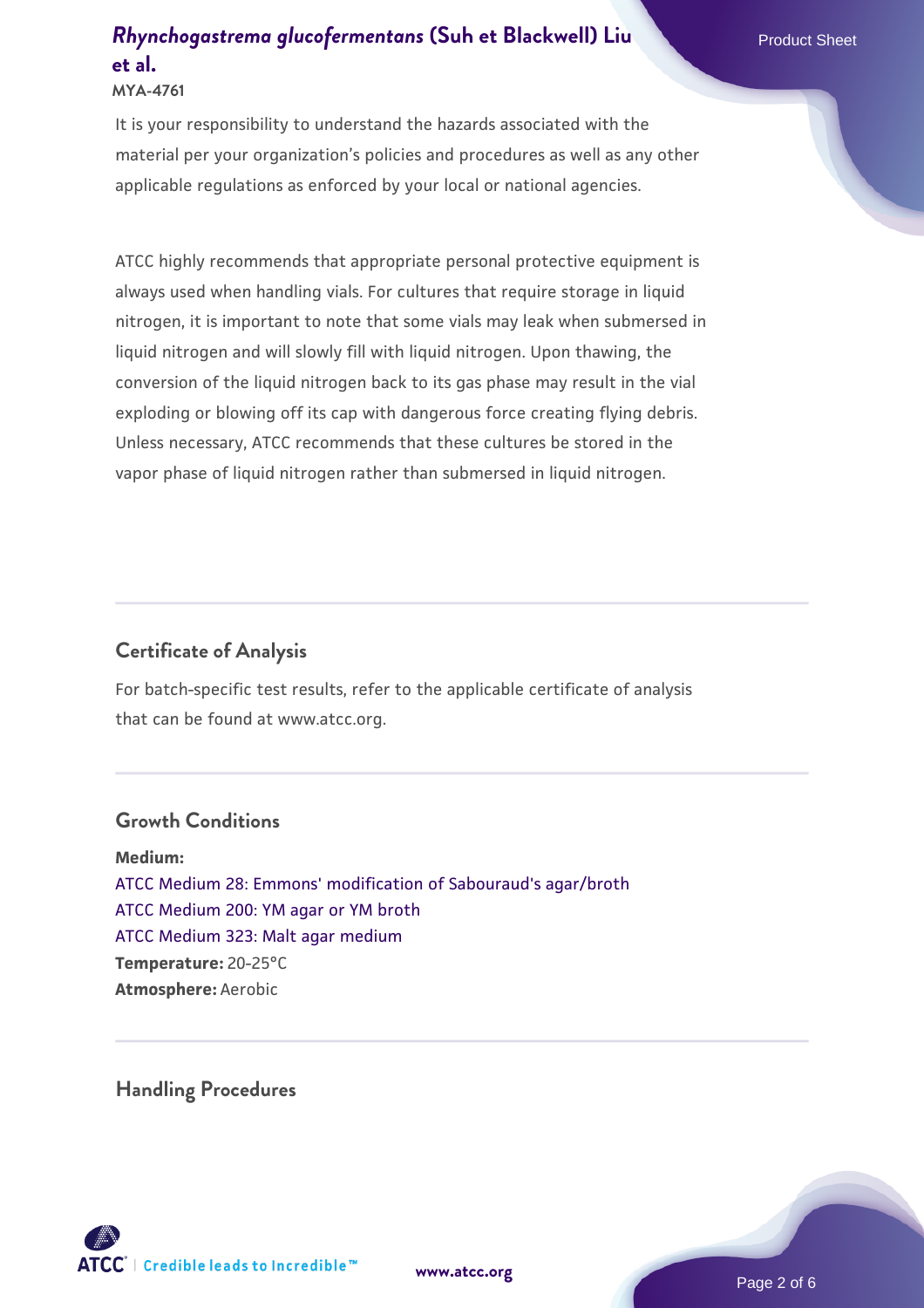### **[Rhynchogastrema glucofermentans](https://www.atcc.org/products/mya-4761) [\(Suh et Blackwell\) Liu](https://www.atcc.org/products/mya-4761) Product Sheet [et al.](https://www.atcc.org/products/mya-4761)**

**Frozen ampoules** packed in dry ice should either be thawed immediately or stored in liquid nitrogen. If liquid nitrogen storage facilities are not available, frozen ampoules may be stored at or below -70°C for approximately one week. **Do not under any circumstance store frozen ampoules at refrigerator freezer temperatures (generally -20°C).** Storage of frozen material at this temperature will result in the death of the culture.

- 1. To thaw a frozen ampoule, place in a **25°C to 30°C** water bath, until just thawed (**approximately 5 minutes**). Immerse the ampoule just sufficient to cover the frozen material. Do not agitate the ampoule.
- 2. Immediately after thawing, wipe down ampoule with 70% ethanol and aseptically transfer at least 50 µL (or 2-3 agar cubes) of the content onto a plate or broth with medium recommended.
- Incubate the inoculum/strain at the temperature and conditions 3. recommended. Inspect for growth of the inoculum/strain regularly. The sign of viability is noticeable typically after 1-2 days of incubation. However, the time necessary for significant growth will vary from strain to strain.

**Morphology:** On YM agar at 25°C after 3 days, colonies white to cream, mucoid, glistening, smooth, margin filamentous. Cells ellipsoidal to ovoidal, 4.5-6.75 µm X 3-4.5 µm, multilateral budding, pseudohyphae present.

#### **Notes**

Ferments glucose; insect associated yeast. Additional information on this culture is available on the ATCC<sup>®</sup> web site at www.atcc.org.

#### **Material Citation**

If use of this material results in a scientific publication, please cite the material in the following manner: *Rhynchogastrema glucofermentans* (Suh et Blackwell) Liu et al. (ATCC MYA-4761)

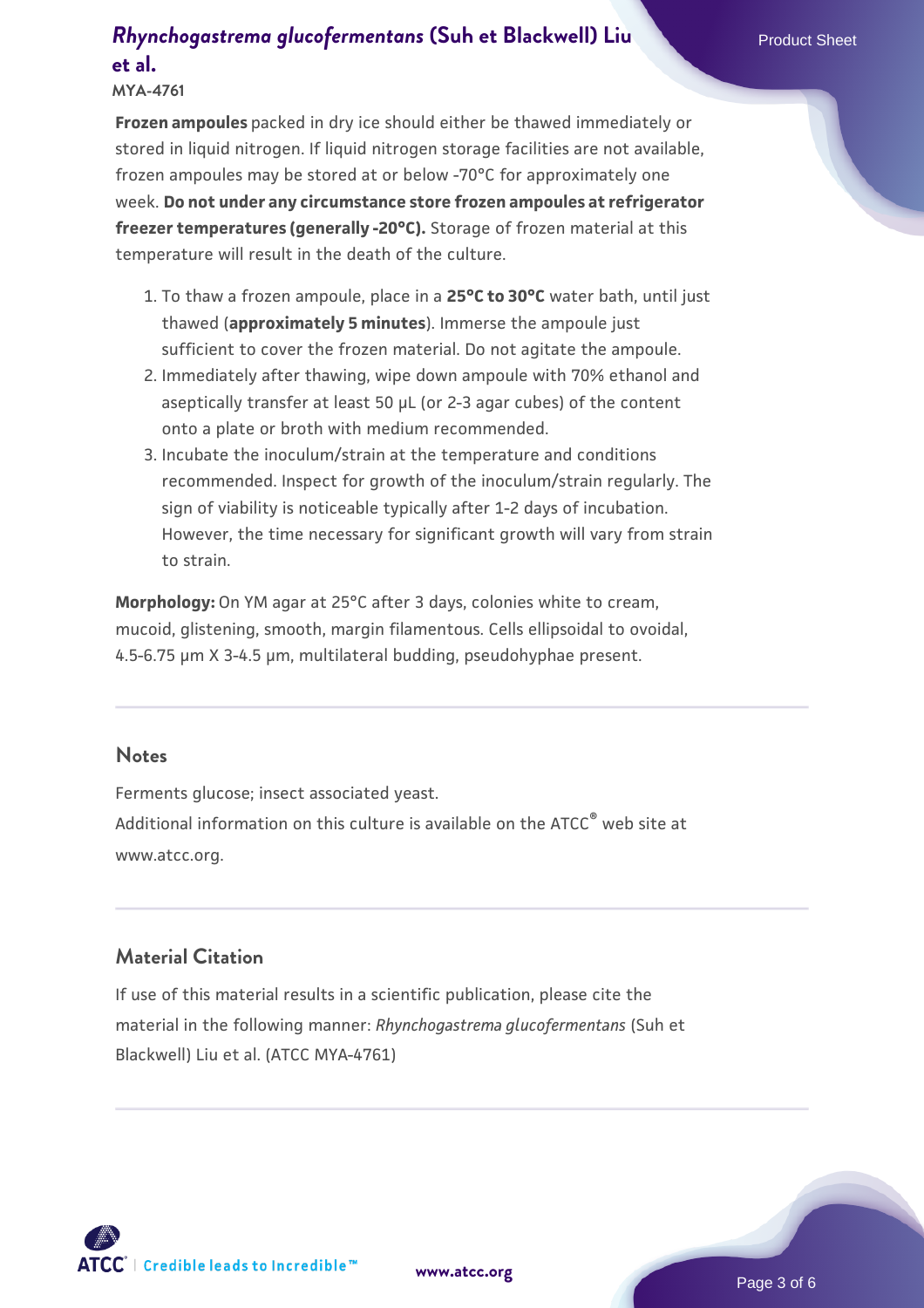#### **[Rhynchogastrema glucofermentans](https://www.atcc.org/products/mya-4761) [\(Suh et Blackwell\) Liu](https://www.atcc.org/products/mya-4761) Product Sheet [et al.](https://www.atcc.org/products/mya-4761) MYA-4761**

#### **References**

References and other information relating to this material are available at www.atcc.org.

#### **Warranty**

The product is provided 'AS IS' and the viability of ATCC® products is warranted for 30 days from the date of shipment, provided that the customer has stored and handled the product according to the information included on the product information sheet, website, and Certificate of Analysis. For living cultures, ATCC lists the media formulation and reagents that have been found to be effective for the product. While other unspecified media and reagents may also produce satisfactory results, a change in the ATCC and/or depositor-recommended protocols may affect the recovery, growth, and/or function of the product. If an alternative medium formulation or reagent is used, the ATCC warranty for viability is no longer valid. Except as expressly set forth herein, no other warranties of any kind are provided, express or implied, including, but not limited to, any implied warranties of merchantability, fitness for a particular purpose, manufacture according to cGMP standards, typicality, safety, accuracy, and/or noninfringement.

#### **Disclaimers**

This product is intended for laboratory research use only. It is not intended for any animal or human therapeutic use, any human or animal consumption, or any diagnostic use. Any proposed commercial use is prohibited without a license from ATCC.

While ATCC uses reasonable efforts to include accurate and up-to-date information on this product sheet, ATCC makes no warranties or representations as to its accuracy. Citations from scientific literature and

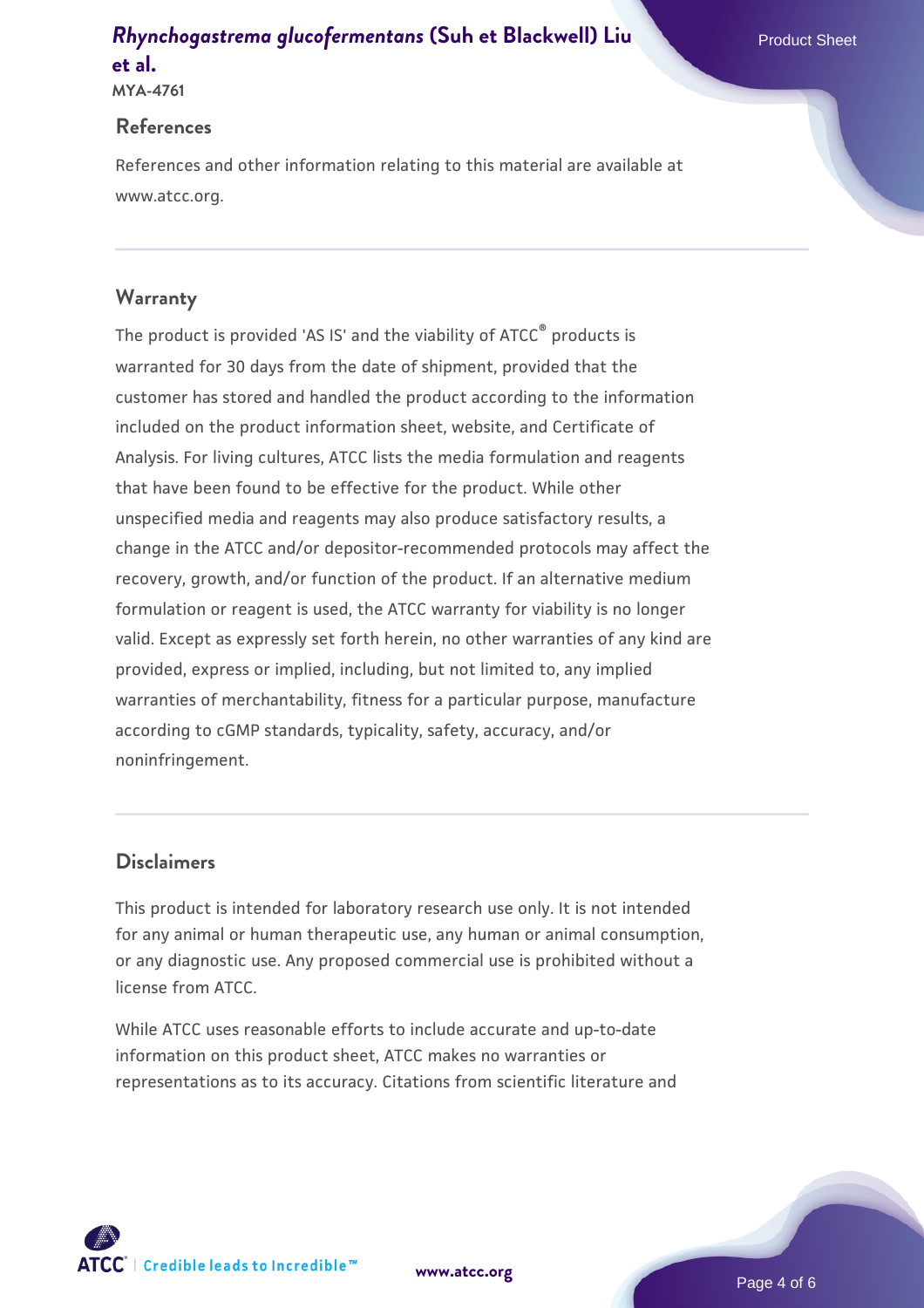## **[Rhynchogastrema glucofermentans](https://www.atcc.org/products/mya-4761) [\(Suh et Blackwell\) Liu](https://www.atcc.org/products/mya-4761) Product Sheet [et al.](https://www.atcc.org/products/mya-4761)**

**MYA-4761**

patents are provided for informational purposes only. ATCC does not warrant that such information has been confirmed to be accurate or complete and the customer bears the sole responsibility of confirming the accuracy and completeness of any such information.

This product is sent on the condition that the customer is responsible for and assumes all risk and responsibility in connection with the receipt, handling, storage, disposal, and use of the ATCC product including without limitation taking all appropriate safety and handling precautions to minimize health or environmental risk. As a condition of receiving the material, the customer agrees that any activity undertaken with the ATCC product and any progeny or modifications will be conducted in compliance with all applicable laws, regulations, and guidelines. This product is provided 'AS IS' with no representations or warranties whatsoever except as expressly set forth herein and in no event shall ATCC, its parents, subsidiaries, directors, officers, agents, employees, assigns, successors, and affiliates be liable for indirect, special, incidental, or consequential damages of any kind in connection with or arising out of the customer's use of the product. While reasonable effort is made to ensure authenticity and reliability of materials on deposit, ATCC is not liable for damages arising from the misidentification or misrepresentation of such materials.

Please see the material transfer agreement (MTA) for further details regarding the use of this product. The MTA is available at www.atcc.org.

#### **Copyright and Trademark Information**

© ATCC 2021. All rights reserved. ATCC is a registered trademark of the American Type Culture Collection.

#### **Revision**

This information on this document was last updated on 2021-05-20